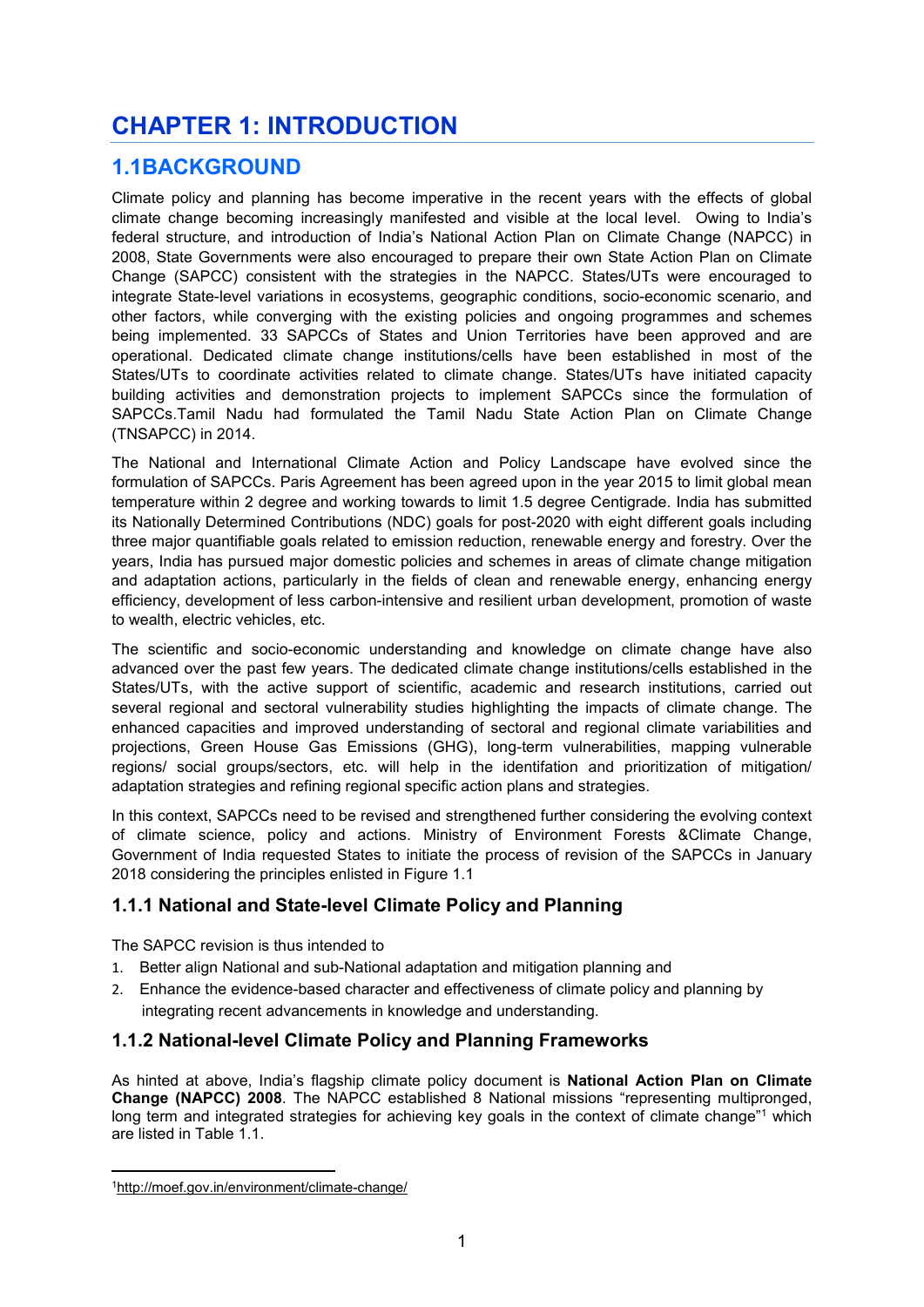#### **Principle 1**

• SAPCCs should be a policy document of the States/UTs outlining the major initiatives and strategies reflecting the commitments and proposed actions in the state to tackle the vulnerabilities and impacts of climate change across the socio-economic sectors.

#### **Principle 2**

•SAPCCs should envisage an inclusive, sustainable and climate resilient low carbon development pathways with a focus on climate change adaptation and mitigation within the key sectors in the States/UTs and should protect the poor and vulnerable sections of society from adverse effects of climate change.

#### **Principle 3**

•SAPCCs should take into account recent scientific assessments and projections on global warming; vulnerability; and impacts.

#### **Principle 4**

•SAPCCs should synergise with the goals of NDCs under the Paris Agreement, though the targets under NDCs are national targets. It should also contribute towards achieving other development goals including Sustainable Development Goals (SDGs).

#### **Principle 5**

•SAPCC should highlight the links with National Missions related to climate change.

#### **Principle 6**

•SAPCC should also be built on the evolving socio-economic development context and priorities of the state.

#### **Principle 7**

•States/UTs can strengthen existing climate action measures as well as launch new initiatives in their priority sectors. Some of the initiatives can be introduced in the areas of efficient and cleaner technologies, promoting renewable energy generation, reducing emissions from transport sector, afforestation and greening activities and standardising knowledge management system for adaptation and mitigation.

#### **Principle 8**

•Time period of the implementation of SAPCCs should be clearly brought out starting with the implementation cycle of NDCs i.e. 2021-2030 and beyond.

#### **Principle 9**

•Financial resources required for the implementation of the action plan should primarily be leveraged from the existing budget of the State Governments and convergence with the relevant schemes and programs.

#### **Principle 10**

• SAPCCs should set out the institutional mechanism for implementation including stakeholder engagement ensuring inclusiveness along with the mechanism for capacity building and monitoring and evaluation with clear indicators for reporting.

**Figure 1.1**: **Guiding Principles, from Ministry of Environment, Forest and Climate Change, "A Common Framework for revision of State Action Plan on Climate Change", 2019**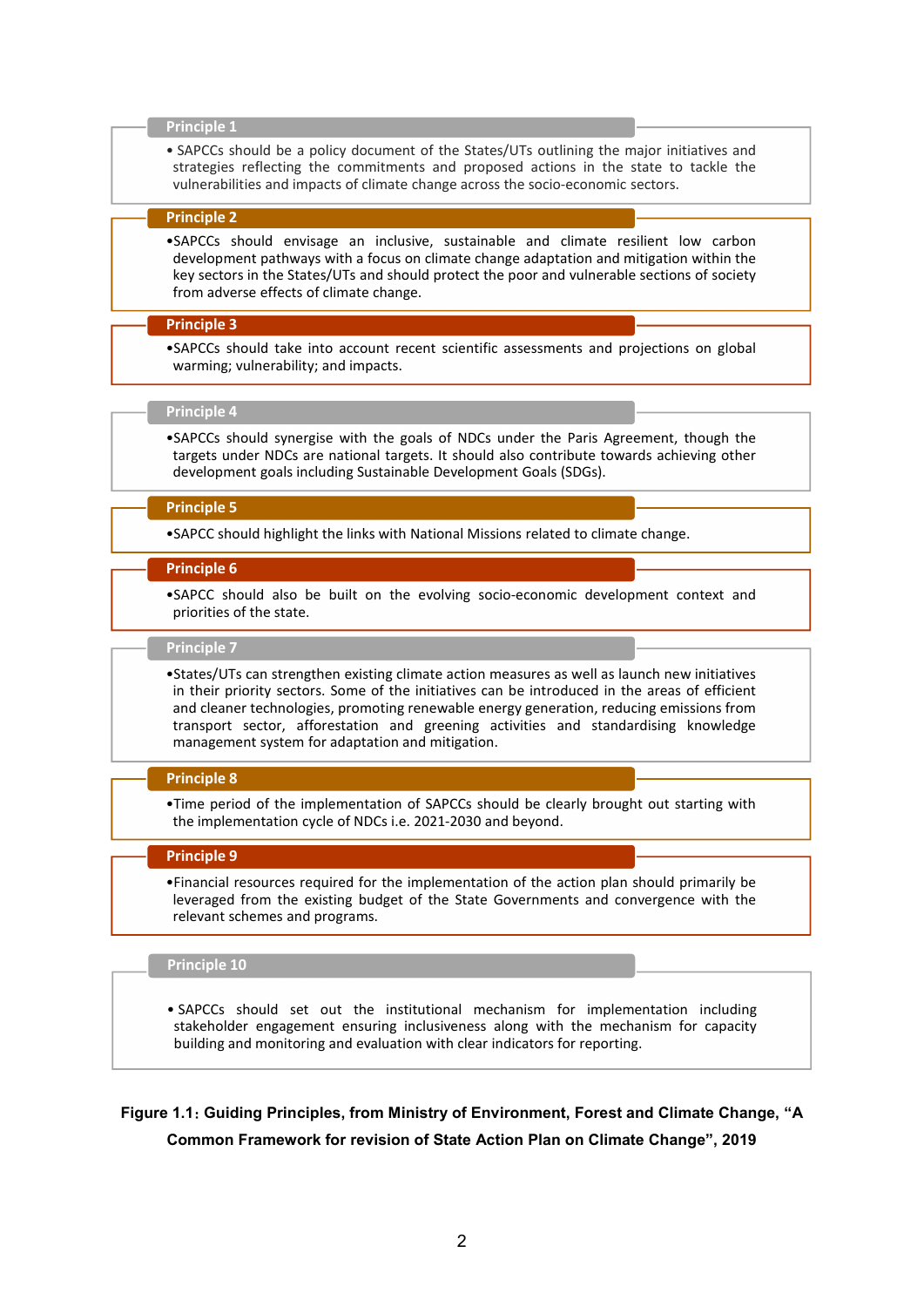### **Table 1.1: Eight Missions of the National Action Plan on Climate Change (NAPCC)**

| <b>Mission name</b>         | <b>Goals and measures</b>                                                     |  |  |  |
|-----------------------------|-------------------------------------------------------------------------------|--|--|--|
| <b>National Solar</b>       | Increase the share of solar energy in the total energy mix                    |  |  |  |
| <b>Mission</b>              |                                                                               |  |  |  |
| <b>National Mission for</b> | Enhance energy efficiency through market-based certification mechanisms,      |  |  |  |
| <b>Enhanced Energy</b>      | cost reductions through R&D, demand-side financing mechanisms, and fiscal     |  |  |  |
| <b>Efficiency</b>           | instruments                                                                   |  |  |  |
| <b>National Mission on</b>  | Improvements in energy efficiency in buildings, solid waste management and    |  |  |  |
| <b>Sustainable Habitat</b>  | modal shift to public transport                                               |  |  |  |
| <b>National Water</b>       | Ensure integrated water resources management helping to conserve water,       |  |  |  |
| <b>Mission</b>              | minimize wastage and ensure more equitable distribution both across and       |  |  |  |
|                             | within States                                                                 |  |  |  |
| <b>National Mission for</b> | Evolve management measures for sustaining<br>and<br>safequarding<br>the       |  |  |  |
| Sustaining the              | Himalayan glacier and mountain ecosystem                                      |  |  |  |
| Himalayan                   |                                                                               |  |  |  |
| <b>Ecosystem</b>            |                                                                               |  |  |  |
| <b>National Mission for</b> | Enhance ecosystem services including carbon sinks                             |  |  |  |
| a Green India               |                                                                               |  |  |  |
| <b>National Mission for</b> | Devise strategies to make Indian agriculture more resilient to climate change |  |  |  |
| <b>Sustainable</b>          |                                                                               |  |  |  |
| <b>Agriculture</b>          |                                                                               |  |  |  |
| <b>National Mission on</b>  | Enhance the understanding of challenges of and response to climate change     |  |  |  |
| <b>Strategic</b>            |                                                                               |  |  |  |
| Knowledge for               |                                                                               |  |  |  |
| <b>Climate Change</b>       |                                                                               |  |  |  |

A refinement of India's National mitigation and adaptation goals is provided by the mentioned Nationally Determined Contribution submitted to the UNFCCC. The NDC, initially formulated as the "Intended Nationally Determined Contribution" (INDC) in 2015, sets out eight different goals for the post-2020 period, three of which are quantitative. These goals are listed in Table 1.2, along with an indication of missions formulated in the NAPCC that are relevant to the different goals.

### **Table 1.2 India's NDC goals**

| No.                     | <b>NDC</b> goal                                                                                                                                                                      | Quantitative/<br>qualitative | <b>Relevant NAPCC missions</b>                                                                                                                                                              |
|-------------------------|--------------------------------------------------------------------------------------------------------------------------------------------------------------------------------------|------------------------------|---------------------------------------------------------------------------------------------------------------------------------------------------------------------------------------------|
| 1                       | forward and<br>further<br>To<br>put<br>healthy<br>propagate a<br>and<br>sustainable way of living based<br>traditions and values of<br><sub>on</sub><br>conservation and moderation. | qualitative                  | All                                                                                                                                                                                         |
| $\overline{\mathbf{2}}$ | To adopt a climate friendly and a<br>cleaner path than the one<br>followed hitherto by others at<br>corresponding level of economic<br>development.                                  | qualitative                  | All                                                                                                                                                                                         |
| $\overline{3}$          | To reduce the emissions intensity<br>of its Gross Domestic Product by<br>33 to 35 percent by 2030 from<br>2005 level.                                                                | quantitative                 | <b>National Solar Mission</b><br>lo<br>National Mission for Enhanced<br><b>Energy Efficiency</b><br>National Mission on Sustainable<br><b>Habitat</b><br>National Mission for a Green India |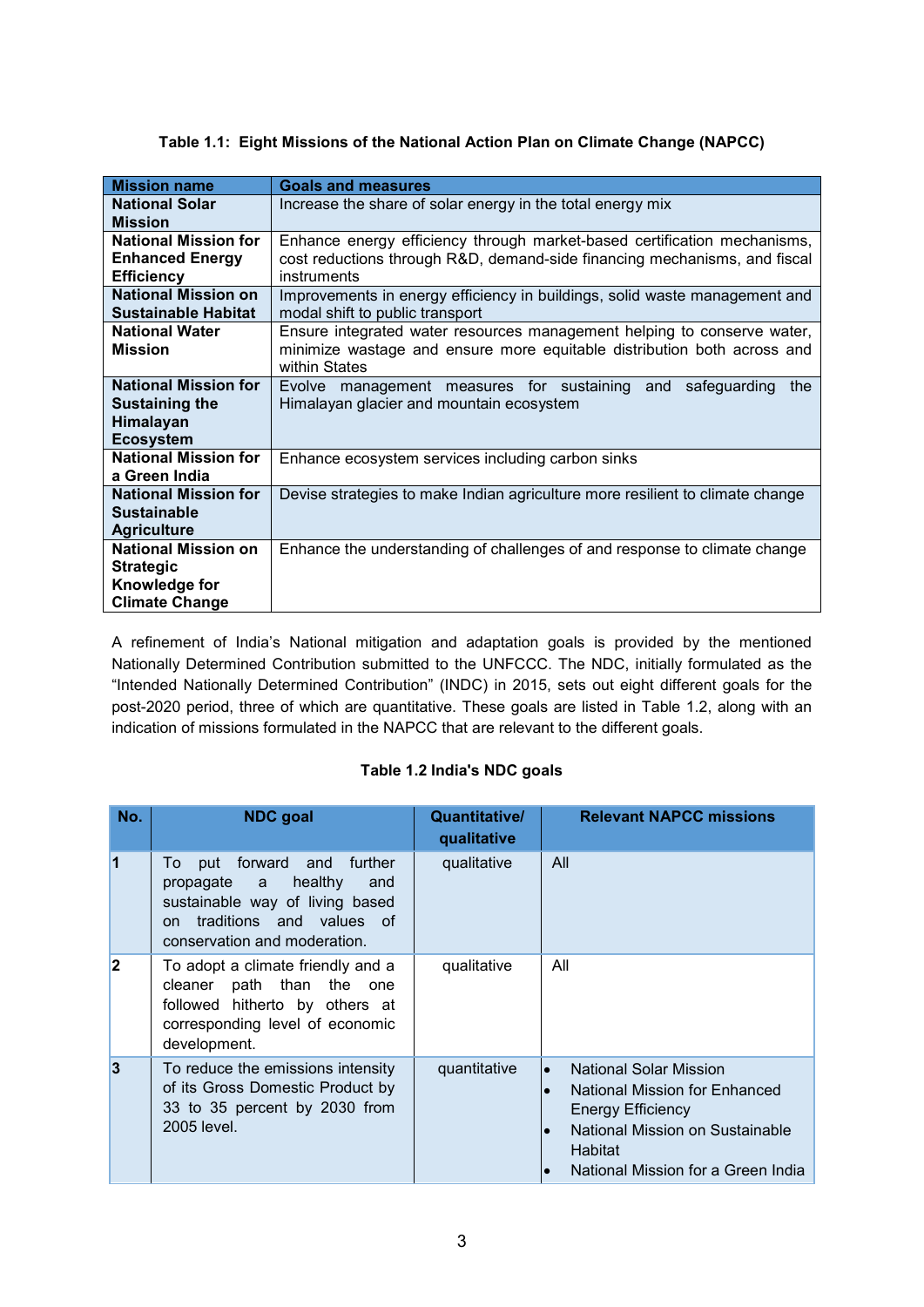| No.            | <b>NDC</b> goal                                                                                                                                                                                                                                                                             | Quantitative/<br>qualitative |                                     | <b>Relevant NAPCC missions</b>                                                                                                                 |
|----------------|---------------------------------------------------------------------------------------------------------------------------------------------------------------------------------------------------------------------------------------------------------------------------------------------|------------------------------|-------------------------------------|------------------------------------------------------------------------------------------------------------------------------------------------|
| 4              | achieve about 40<br>percent<br>Τo.<br>cumulative<br>electric<br>power<br>installed capacity from non-fossil<br>fuel-based energy resources by<br>2030 with the help of transfer of<br>technology<br>and<br>low-cost<br>international finance<br>including<br>from Green Climate Fund (GCF). | quantitative                 | $\bullet$                           | <b>National Solar Mission</b>                                                                                                                  |
| $\overline{5}$ | To create an additional carbon<br>sink of 2.5 to 3 billion tonnes of<br>CO <sub>2</sub> equivalent through additional<br>forest and tree cover by 2030.                                                                                                                                     | quantitative                 | $\bullet$<br>$\bullet$              | National Mission for a Green India<br>(National Mission for Sustainable<br>Agriculture)                                                        |
| 6              | To better adapt to climate change<br>by enhancing investments<br>in<br>development programmes<br>in<br>sectors vulnerable to climate<br>change, particularly agriculture,<br>resources, Himalayan<br>water<br>region, coastal regions, health<br>and disaster management.                   | qualitative                  | $\bullet$<br>$\bullet$<br>$\bullet$ | National Mission for Sustainable<br>Agriculture<br><b>National Water Mission</b><br>National Mission for Sustaining the<br>Himalayan Ecosystem |
| $\overline{7}$ | To mobilize domestic & new and<br>additional funds from developed<br>countries to implement the above<br>mitigation and adaptation actions<br>in view of the resource required<br>and the resource gap.                                                                                     | qualitative                  |                                     |                                                                                                                                                |

Moreover, the NDC goals,are strongly linked to the other international agreements and goals, in particular the Sustainable Development Goals (SDGs). This is illustrated in Figure 1.2, which shows the number of actions of relevance to a particular SDG in the Indian NDC.



### **Figure 1.2: SDG- NDC Linkages for India's First NDC**

Note: The size of the colored bar indicators the number of actions of relavence to a particular SDG that are Mentioned in India's NDC, with bigger bars meaning more mentions. 2

<sup>-</sup>2*https://klimalog.die-gdi.de/ndc-sdg/country/IND*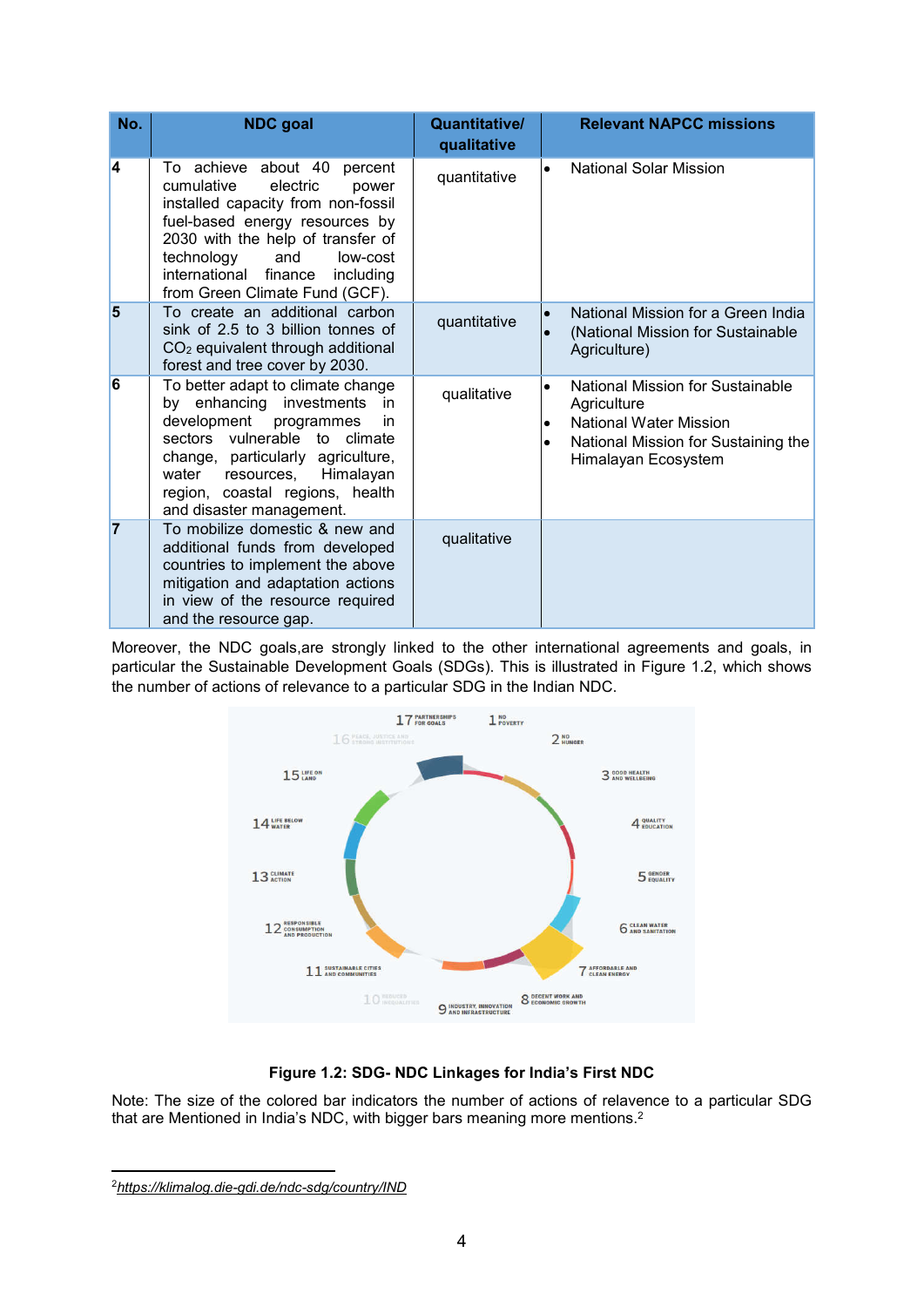### **1.1.3 State level Climate Policy and Frameworks in Tamil Nadu**

In accordance with the mandate for the SAPCCs, in Tamil Nadu formulated seven vulnerable Sectors that has grouped the proposed actions and strategies into clusters and thus extended the eight National missions listed in Table 1.1.

The Sectors in TNSAPCC that are aligned with Government of India Missions and the sectors are as follows:

- 1. Sustainable Agriculture
- 2. Water Resources
- 3. Forest and Biodiversity
- 4. Coastal Area Management
- 5. Enhanced Energy Efficiency and Solar Mission
- 6. Sustainable Habitat
- 7. Strategic Knowledge for Climate Change

The seven State sectors identified in the TNSAPCC also form the basis for the refined strategy packages of the TNSAPCC 2.0 (see Chapter 5: Climate Change Strategy - Adaptation and Chapter 6: Climate Change Strategy - Mitigation).

In the TNSAPCC 2.0 the following sectors are under adaptation category:

- 1. Sustainable Agriculture
- 2. Water Resources
- 3. Forest and Biodiversity
- 4. Coastal Area Management
- 5. Strategic Knowledge for Climate Change
- 6. Disaster Management and Mitigation
- 7. Health and Sanitation

The State Sectors for Enhanced Energy Efficiency &Solar Mission and Sustainable Habitat are under mitigation category.

By extending the Indian NDC to the State-level, the TNSAPCC is relavant to SDG implementation. Figure 1.3 shows results of an analysis of the linkages between proposed TNSAPCC actions with the 17 SDGs, plotted against the NDC contribution to the SDGs depicted in Figure 1.2.



**Figure 1.3: SDG-NDC-SAPCC Linkages for TNSAPCC**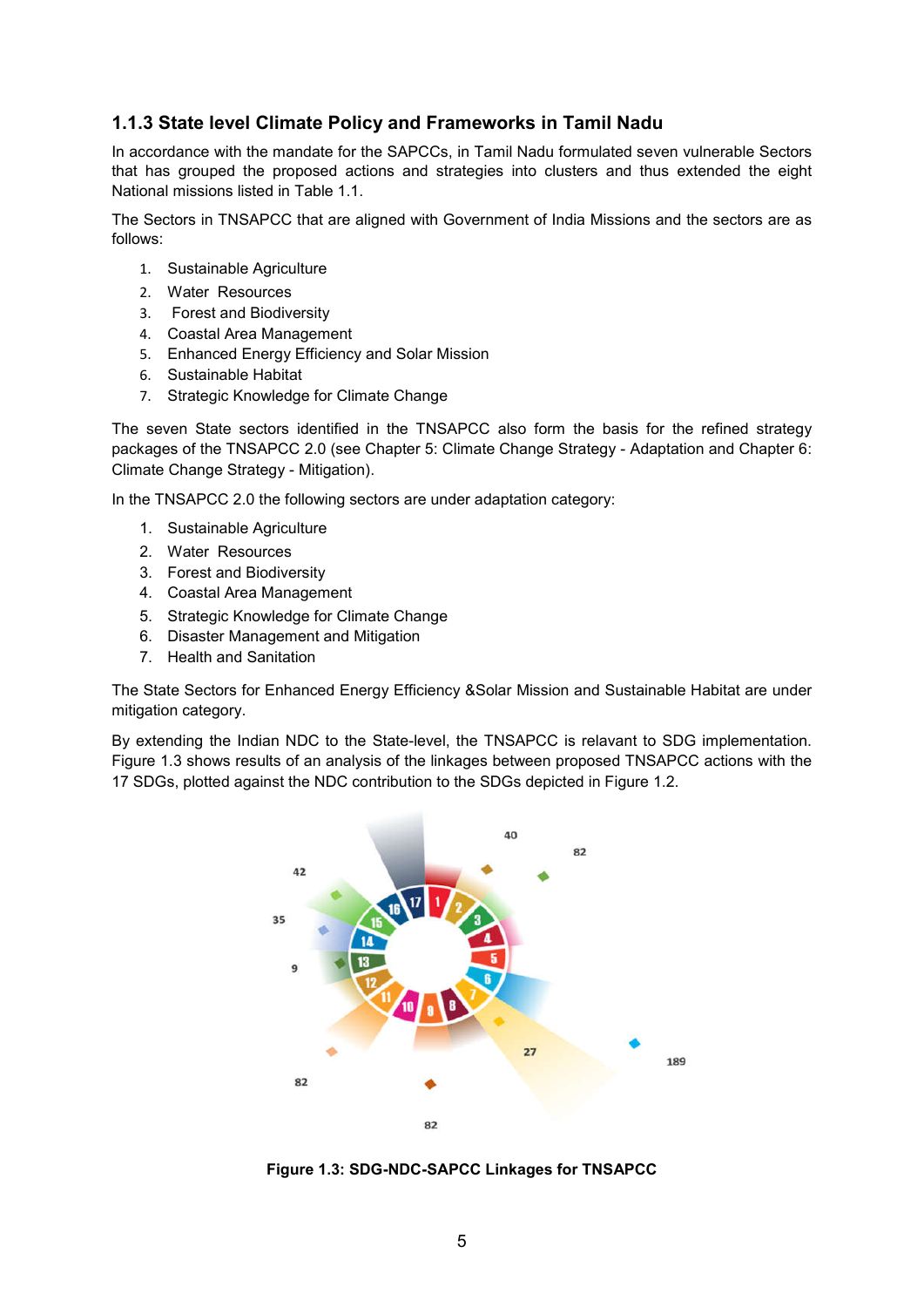Note: The number of proposed TNSAPCC activities of relevance to each SDG is illustrated by squares, with squares further from the center indicating more measures. The total number of proposed identified activities relating to each SDG is given next to the squares. SAPCC-SDG linkages are plotted against SDG-NDC linkages from Figure 1.3. A similar analysis for TNSAPCC 2.0 activities and strategies are presented in chapter 9.

## **1.2 OBJECTIVES**

Considering the evolving context of climate science, policy and actions, the State Action Plan on Climate Change needs to be revised and strengthened. Therefore the objective of this document is to identify and prioritise mitigation and adaptation strategies in the light of such developments, and to refine the regionally specific action plan and strategies.

More specifically, the TNSAPCC2.0 aims to increase the level of ambition, accurateness, specificity and practicality of the mitigation and adaptation actions contained, and facilitate progress from planning to action. In order to do this, this document

- (a) stock taking for the implementation of the TNSAPCC,to derive conclusions on success factors and challenges to mitigation and adaptation planning inTamil Nadu
- (b) updates forward-looking plans, strategies and actions for ambitious, workable mitigation and adaptation actions and strategies.

# **1.3 APPROACH & METHODOLOGY**

The TNSAPCC 2.0 builds on the developments at the National level, various policies and programmes and the National and International commitments by India on the issues of climate change adaptation and mitigation. The steps taken for TNSAPCC 2.0 are depicted in Figure 1.4.

The detailed methodology used for each of the above steps explained in the respective chapters of this document.



**Figure 1.4 Approach and Methodology**